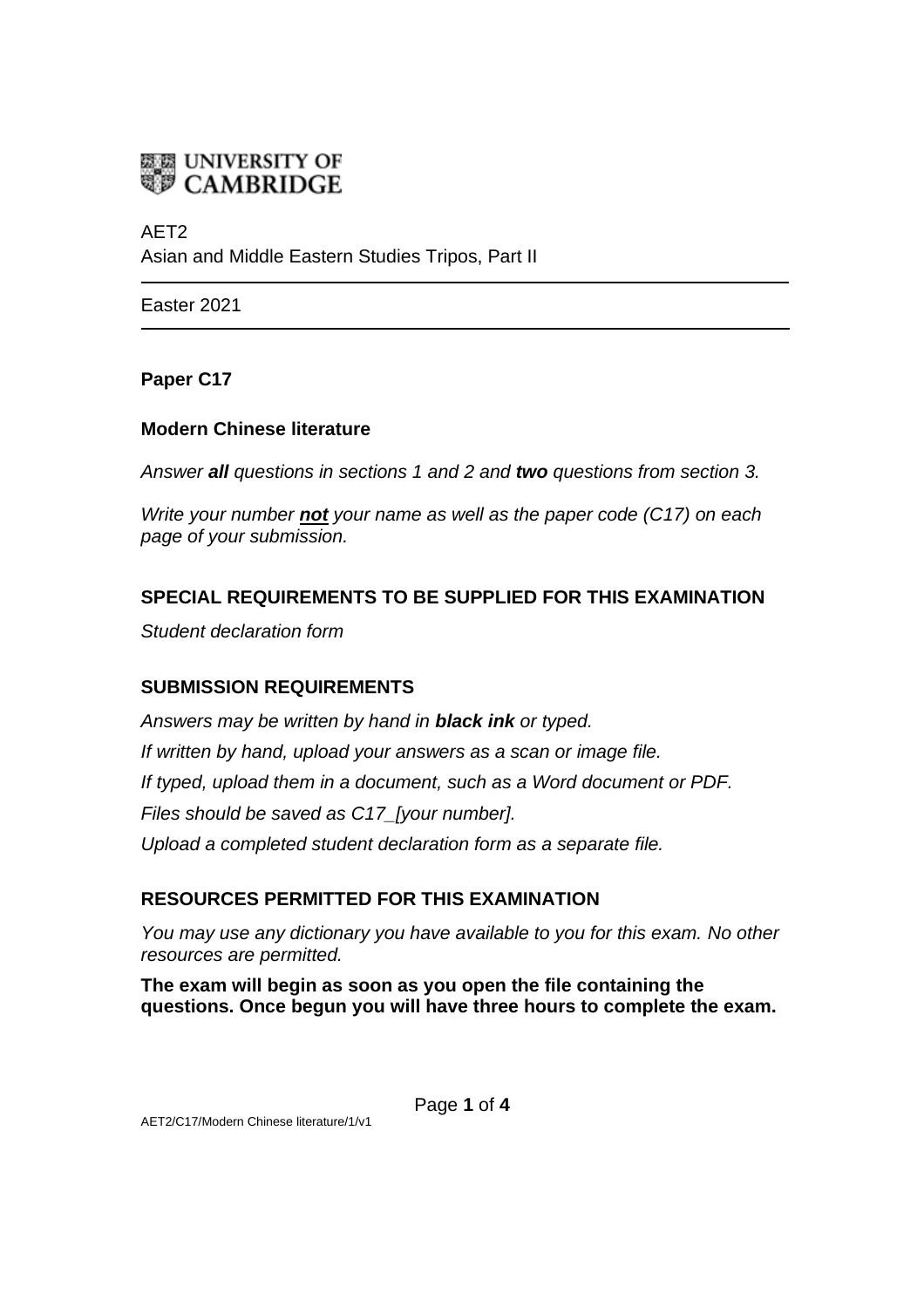**1.** Answer both parts of the question (total of **20 marks**):

#### a) Translate into **English** (**15 marks**):

他近来觉得孤冷得可怜。

 他的早熟的性情,竟把他挤到与世人绝不相容的境地去,世人与他的中间 介在的那一道屏障,愈筑愈高了。

 天气一天一天的清凉起来,他的学校开学之后,已经快半个月了。那一天 正是9月的22日。

 晴天一碧,万里无云,终古常新的皎日,依旧在她的轨道上,一程一程的 在那里行走。从南方吹来的微风,同醒酒的琼浆一般,带着一种香气,一阵阵 的拂上面来。在黄苍未熟的稻田中间,在弯曲同白线似的乡间的官道上面,他 一个人手里捧了一本六寸长的 Wordsworth 的诗集,尽在那里缓缓的独步。在 这大平原内, 四面并无人影;不知从何处飞来的一声两声的远吠声。悠悠扬扬 的传到他耳膜上来。他眼睛离开了书,同做梦似的向有犬吠声的地方看去,但 看见了一丛杂树,几处人家,同鱼鳞似的屋瓦上,有一层薄薄的蜃气楼,同轻 纱似的,在那里飘荡。"Oh, you serene gossamer! You beautiful gossamer!"

 这样的叫了一声,他的眼睛里就涌出了两行清泪来,他自己也不知道是什 么缘故。

b) Identify the source text and comment briefly on the portrayal of the main character in this text (in **English**). (**5 marks**).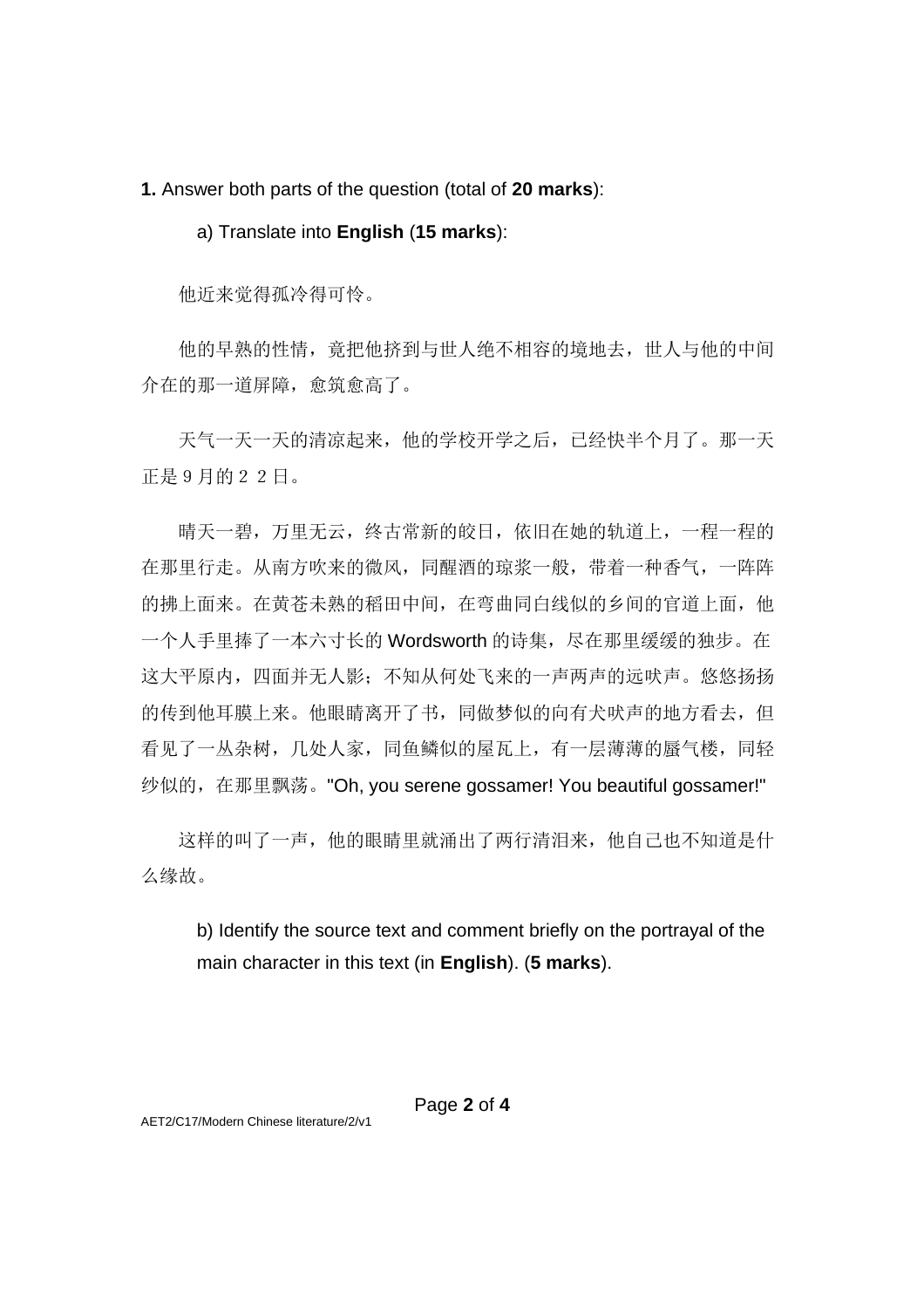#### **2.** Translate into **English** (**20 marks**):

2000 年, 尹丽川在诗歌界惊艳出道时, 很多人惊叹其诗写得"洋气", 写 得"现代"。但是如何"洋气",如何"现代"呢? 是什么品质构成了她的 "洋气"和"现代"呢?读一个人的诗,大抵就是在读他的语言和精神构成, 语言由其精神构成决定,精神构成亦会外化为语言。如果我说,在尹丽川的精 神构成中,有一个重要的组成部分是来自于中国的古典文学,会不会令人惊讶? 作为当年"下半身诗歌运动"中最耀眼的诗人,早期诗歌尤其以开放、自由、 锐利著称,难道不是在北京大学学法语,后来又到法国学电影的经历更加构成 了她的精神世界吗?是,但不仅仅是。在尹丽川诗歌中所表现出来的精神构成 里,来自中国古典的文学精神甚至是一种底色般的存在。

 我在题头所引的这首《旧日理想》,是尹丽川 2003 年时即兴写作的一首 小诗,当然写得聪明、跳脱而晶莹,但亦可见其中流露出来的精神来源,尹丽 川的诗歌中,始终有一种飞扬感,我以为那是一种飞扬的浪漫,是水浒传与西 游记式的,中国古典小说里最灿烂的时刻,往往都有一种飞扬的浪漫感,这种 浪漫感,我以为是一种文学的天真,人的天真,是人的天真在文学中的飞扬; 尹丽川的精神世界里有江湖感,这也是一种浪漫,有飒爽气,有慷慨之气。

"Shen Haobo ping Yin Lichuan: sheng yi ke Shuihu de xin."

Accessed at https://www.poemlife.com/index.php?mod=newshow&id=11467.